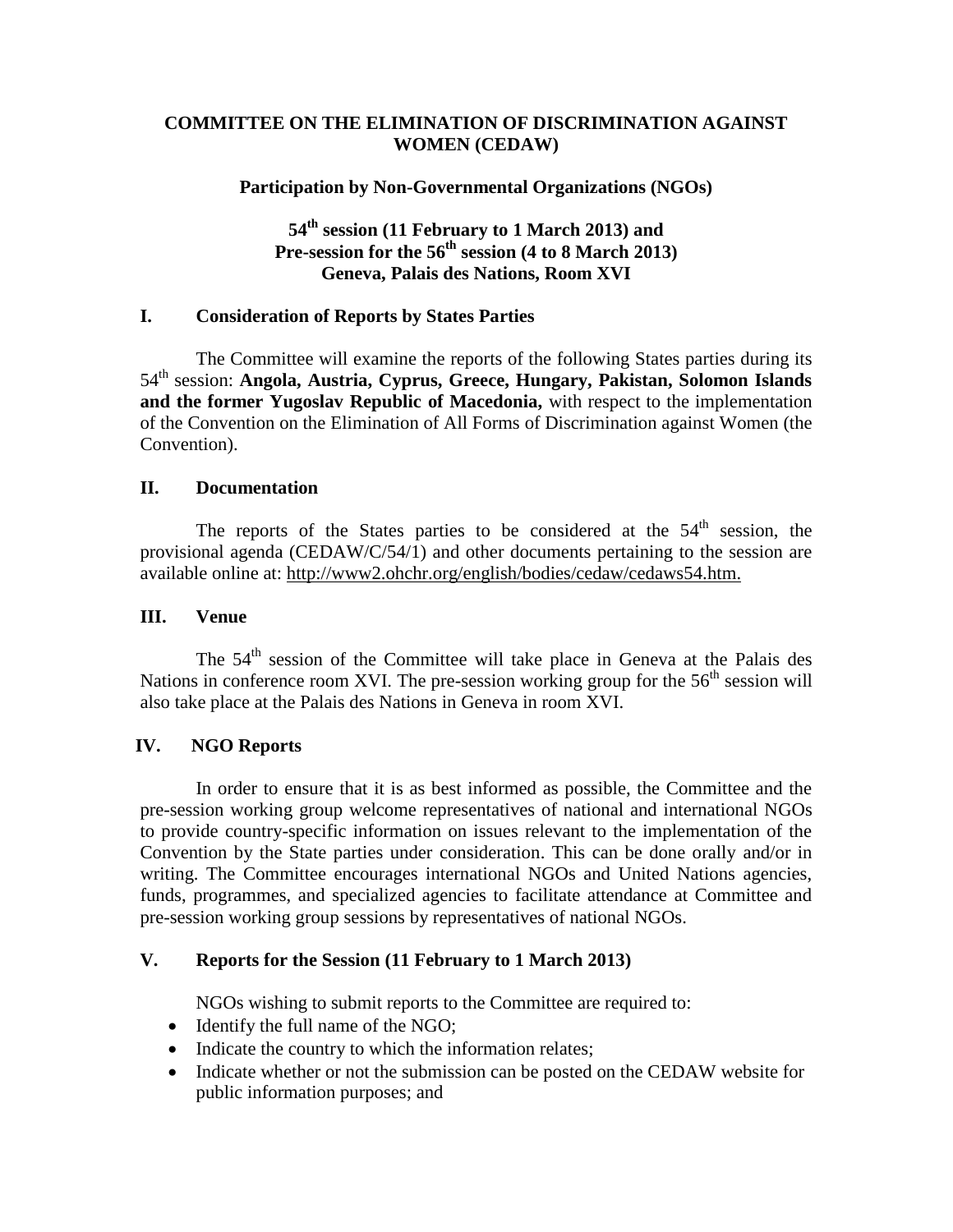Submit the report in Word and pdf format by e-mail and thereafter submit **35 copies** in hard copy format.

All submissions should arrive two weeks prior to the beginning of the session to the Secretariat of the Committee, i.e., **no later than 28 January 2013**. The Word and pdf versions of the report should be sent to the following e-mail address: [cedaw@ohchr.org.](mailto:cedaw@ohchr.org) Hard copy submissions should be mailed to:

CEDAW Secretariat OHCHR - Palais Wilson 52, rue des Pâquis CH-1201 Geneva 10 Switzerland

**Due to the volume of submissions, such reports should not exceed ten pages and should also highlight priority concerns and suggest possible country-specific recommendations to facilitate the work of the Committee.** NGOs are additionally urged to ensure that the requisite number of hard copies of their reports/information reach OHCHR in time for the respective session. Due to the large volume of information received from NGOs and other stakeholders, OHCHR does not photocopy reports received from NGOs.

NGOs can also avail themselves of the support of IWRAW Asia Pacific to submit their alternative reports or information, electronically and/or in hard copy, to the Secretariat. For details and deadlines, please contact IWRAW Asia Pacific:

10-2, Jalan Bangsar Utama 9 Bangsar Utama 59000 Kuala Lumpur, Malaysia Tel: +60 322 822 255 Fax: +60 322 832 552 Email: [iwraw-ap@iwraw-ap.org](mailto:iwraw-ap@iwraw-ap.org) or [iwraw\\_ap@yahoo.com](mailto:iwraw_ap@yahoo.com)

In regard to the above, it is noted that the Committee has the prerogative to take into account all information submitted to it until the consideration of a report by a State party has been concluded.

#### **VI. Reports for the Pre-Session Working Group (4 to 8 March 2013)**

The Pre-Session Working Group will prepare list of issues for the following States parties that are scheduled to be considered at the 56<sup>th</sup> session: **Andorra, Benin, Cambodia, Colombia, Republic of Moldova, St. Vincent and the Grenadines, Seychelles and Tajikistan.** NGOs wishing to submit reports to the pre-session working group should follow the same requirements for submission of reports for the session as indicated above. NGOs should send **10 copies** of their reports by **28 January 2013.** (The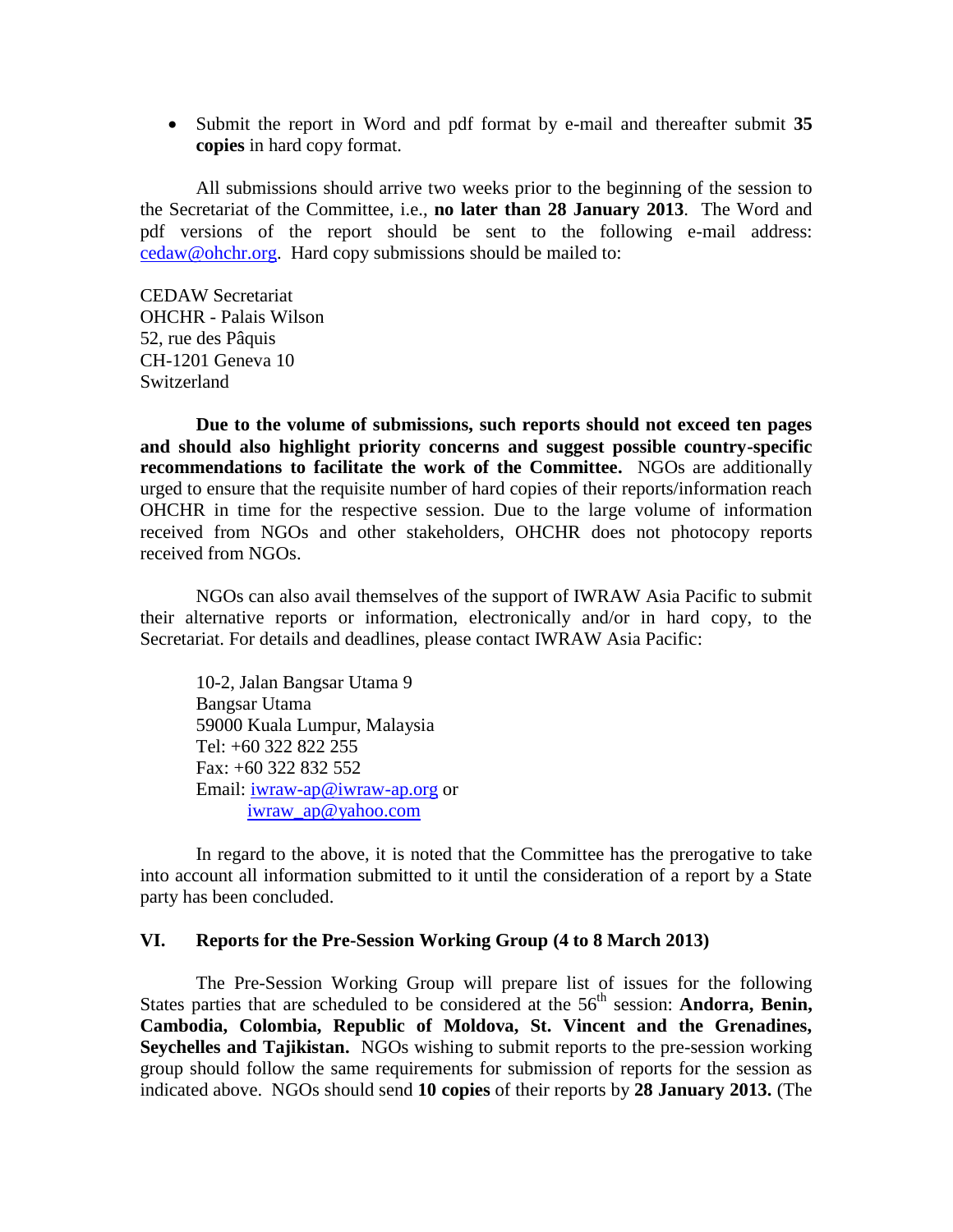pre-session working group prepares lists of issues and questions for the States scheduled to be reviewed two sessions subsequent to the current session.) The Word and pdf versions of the report should be sent to the following e-mail address: [cedaw@ohchr.org.](mailto:cedaw@ohchr.org) Hard copy submissions should be mailed to:

CEDAW Secretariat OHCHR - Palais Wilson 52, rue des Pâquis CH-1201 Geneva Switzerland.

#### **VII. Meetings with NGOs**

The Committee has set aside time at its  $54<sup>th</sup>$  session for NGOs to provide oral information in respect of countries being considered during the session. These meetings are scheduled on 11 February 2013 from 3:00 to 4:30 pm for countries that will be considered the first week **(Austria, Cyprus, Hungary and Pakistan)**, and on 18 February 2013 from 3:00 to 4:30 pm for countries that will be considered the second week **(Angola, Greece, the former Yugoslav Republic of Macedonia and Solomon Islands)**. The meetings will take place in conference room XVI and are open to the public. For the schedule of considerations of State parties' reports, please contact the Secretariat.

Oral interventions by NGOs must be concise. On average, not more than 10 minutes are allocated for all NGOs wishing to intervene on one particular country. The available time is divided amongst the NGOs wishing to speak on a country, with time reserved for questions from Committee members. In view of the normally tight time constraints, the consolidation of presentations by subject is encouraged and appreciated. NGOs making oral interventions should ensure that they bring **35 copies of their oral statements** at least 15 minutes prior to the meeting for circulation to the Committee and for interpretation purposes in addition to any reports. Prior to the presentation, NGOs are requested to send an electronic version of their statements in Word and pdf format to: [cedaw@ohchr.org.](mailto:cedaw@ohchr.org)

The pre-session working group also provides an opportunity for NGOs to address the Committee concerning all countries that will be taken up at the  $56<sup>th</sup>$  session, namely **Andorra, Benin, Cambodia, Colombia, Republic of Moldova, St. Vincent and the Grenadines, Seychelles and Tajikistan.** This meeting will take place on 4 March 2013 from 11:30 am to 12:30 pm in room XVI and is open to the public. The paragraph above relating to the oral interventions by NGOs is applicable to the pre-session working group as well, except that NGOs need only bring **15 copies of their oral statement** prior to the meeting for circulation to the Committee and for interpretation purposes in addition to any reports. Prior to the presentation, NGOs are requested to send an electronic version of their statements in Word and pdf format to: [cedaw@ohchr.org.](mailto:cedaw@ohchr.org)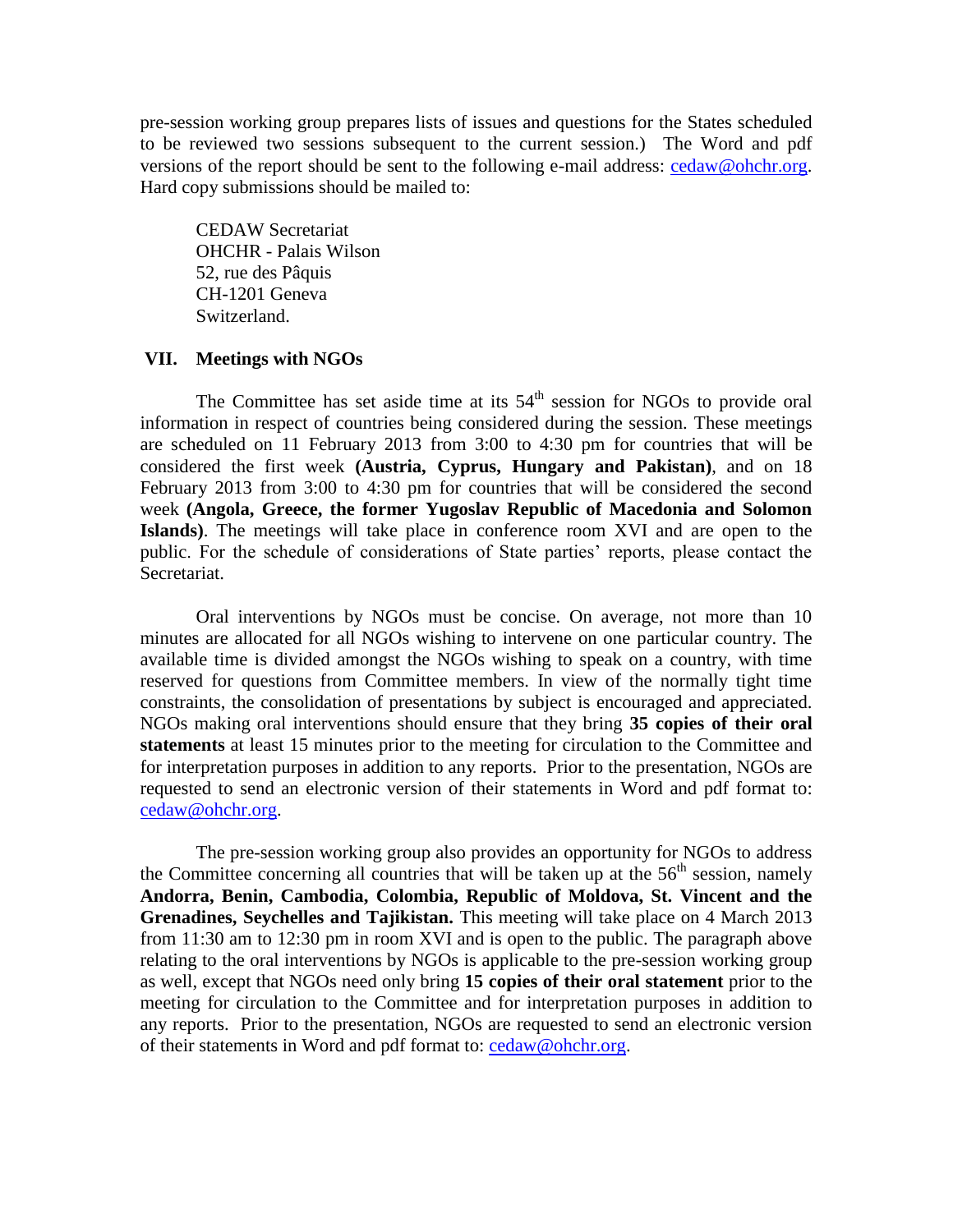# **VIII. Registration**

NGO representatives who wish to attend any sessions of the Committee or presession working group are required to be duly registered. **All NGO representatives must complete the online registration form for the 54th session by 1 February 2013 by accessing the United Nations Department of Economic and Social Affairs' (DESA) CSO Net website.**

## *How to pre-Register your NGO's participation*

### Step 1. Prepare – Organizational Profile

- Before you start, make sure your organization has an organizational profile in the United Nations Department of Economic and Social Affairs' (DESA) CSO Net database, with a corresponding login and password.
- Generally, NGOs that have participated in UN meetings in the past already have such a profile.
- If your organization does not, please visit the following link to create a profile: [http://goo.gl/8k9bL.](http://goo.gl/8k9bL)
- In this process, select "Special Event"/Apply for ECOSOC Status" when asked for your organization's objective. This will speed up your application.
- Approval of this profile can take up to 48 hours. You will receive an email with your login and password details.
- You can only complete the steps below with your organization's own login and password.

### Step 2. The Session

- Visit the CSO Net meeting page of the session: http://goo.gl/EECmi
- In the left-hand column, click "Conference Registration".

### Step 3. Login

• Type in your login information. See step 1 above.

### Step 4. Designate Representatives

• Please provide details of your proposed representative $(s)$  to the event.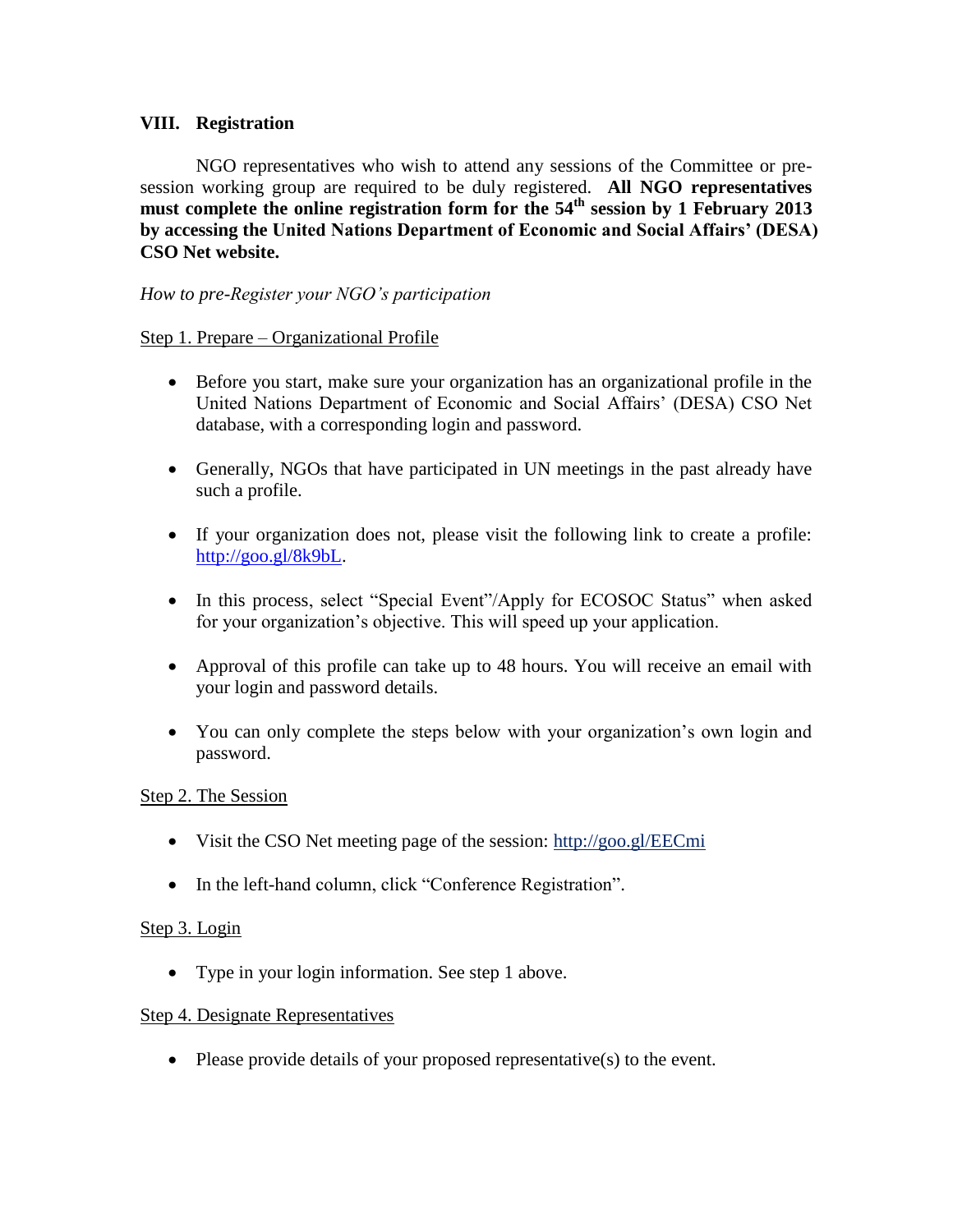You will receive a confirmation email with instructions for obtaining a ground pass.

# **IX. Ground Pass**

Upon arrival at Palais des Nations, representatives of NGOs are advised to enter through Pregny Gate, United Nations Office at Geneva, Avenue de la Paix 8-14, Geneva, Switzerland, and proceed to the registration desk. Hours of operation are from 8.00 am to 5.00 pm.

In order to be properly registered and to receive a ground pass to enter the UN complex, you must present:

- The confirmation e-mail from the CSO Net database;
- The completed Conference Registration Form (available from the CSO Net database); and
- A valid passport.

All participants are responsible for making their own arrangements relating to travel and accommodations as well as visas to enter Switzerland.

The Secretariat of CEDAW does not provide assistance in this regard and is not in a position to provide letters to the authorities of Switzerland for purposes of obtaining a visa.

Representatives requiring a visa to enter Switzerland are advised to apply as early as possible in case any time is needed for special clearance by the Swiss authorities, and ensure that the visa is received in time for travel. Past practice shows that when applying for a Swiss visa, it is recommended that you bring copies of this confirmation email, as well as a letter prepared by your NGO at the time of your appointment with the relevant Swiss Consulate or Embassy.

# **X. Informal briefings**

NGOs have access to a separate room for one hour briefing for the Committee during lunch on country-specific information relating to the session. NGOs wishing to participate in such briefings should contact IWRAW Asia Pacific to coordinate. NGOs wishing to organize a side event must contact the Secretariat well in advance of the session. The secretariat will inform you if it is possible to accommodate your request in light of all requests received as well as the availability of Committee members.

# **XI. Additional Information**